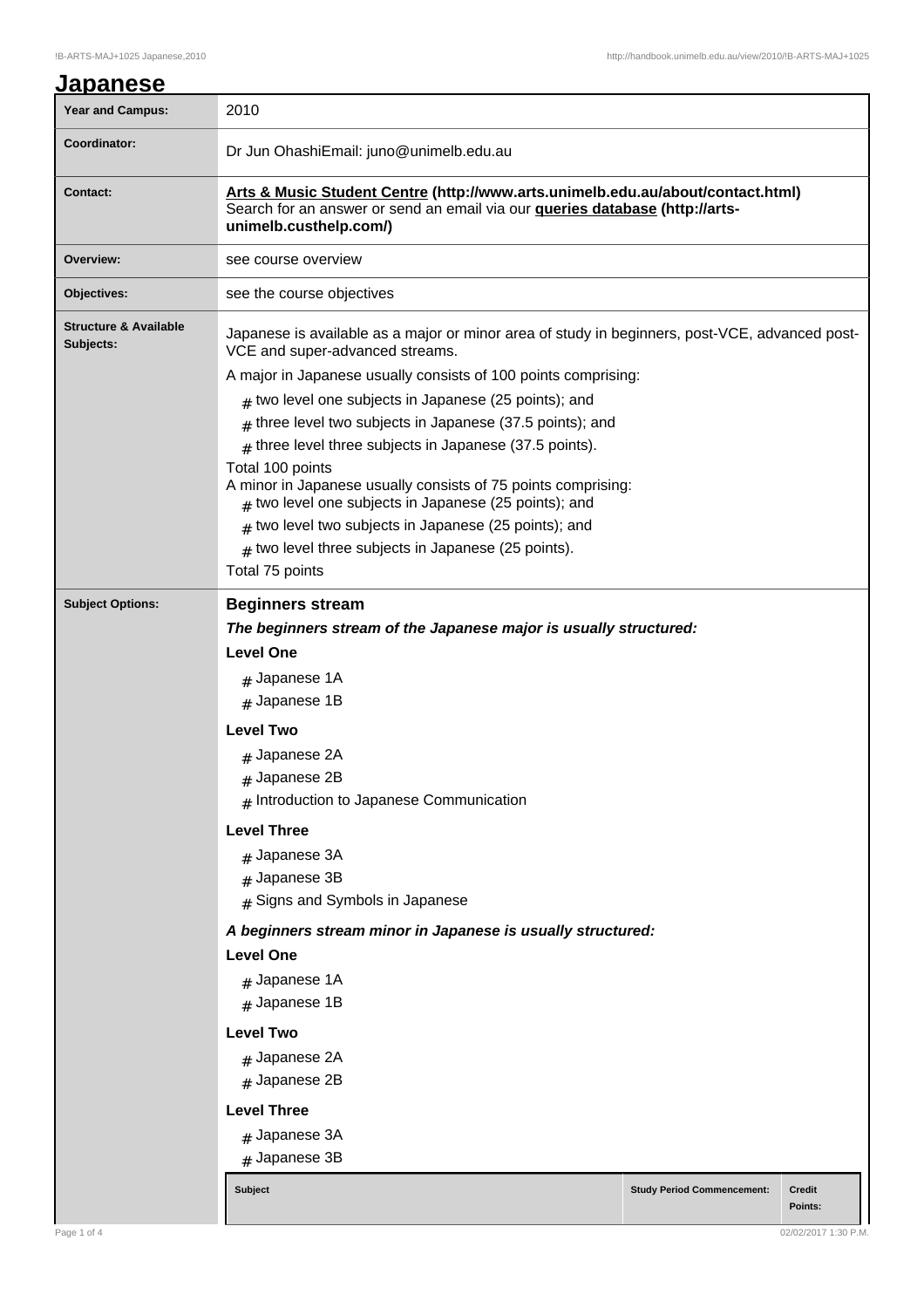| JAPN10001 Japanese 1A                            | Semester 1       | 12.50 |
|--------------------------------------------------|------------------|-------|
| JAPN10002 Japanese 1B                            | Semester 2       | 12.50 |
| JAPN20007 Japanese 2A                            | Semester 1       | 12.50 |
| JAPN20008 Japanese 2B                            | Semester 2       | 12.50 |
| JAPN20002 Introduction to Japanese Communication | Semester 2       | 12.50 |
| JAPN30007 Japanese 3A                            | Semester 1       | 12.50 |
| JAPN30008 Japanese 3B                            | Semester 2       | 12.50 |
| 673-368 Language and Identity in Japanese        | Not offered 2010 | 12.50 |
| JAPN30010 Sign and Symbols in Japanese           | Semester 1       | 12.50 |

# **Post-VCE stream**

### **The post-VCE stream of the Japanese major is usually structured:**

# **Level One**

- # Japanese 2A
- # Japanese 2B

#### **Level Two**

- # Japanese 3A
- # Japanese 3B
- # Signs and Symbols in Japanese

### **Level Three**

- # Japanese 4A
- # Japanese 4B
- $_{\rm \#}$  Japanese Grammar in Action

### **A post-VCE stream minor in Japanese is usually structured:**

# **Level One**

- # Japanese 2A
- # Japanese 2B

#### **Level Two**

- # Japanese 3A
- # Japanese 3B

### **Level Three**

- # Japanese 4A
- # Japanese 4B

| <b>Subject</b>                            | <b>Study Period Commencement:</b> | <b>Credit</b><br>Points: |
|-------------------------------------------|-----------------------------------|--------------------------|
| JAPN10007 Japanese 2A                     | Semester 1                        | 12.50                    |
| JAPN10008 Japanese 2B                     | Semester 2                        | 12.50                    |
| JAPN20013 Japanese 3A                     | Semester 1                        | 12.50                    |
| JAPN20014 Japanese 3B                     | Semester 2                        | 12.50                    |
| JAPN20009 Sign and Symbols in Japanese    | Semester 1                        | 12.50                    |
| 110-233 Language and Identity in Japanese | Not offered 2010                  | 12.50                    |
| JAPN30005 Japanese 4A                     | Semester 1                        | 12.50                    |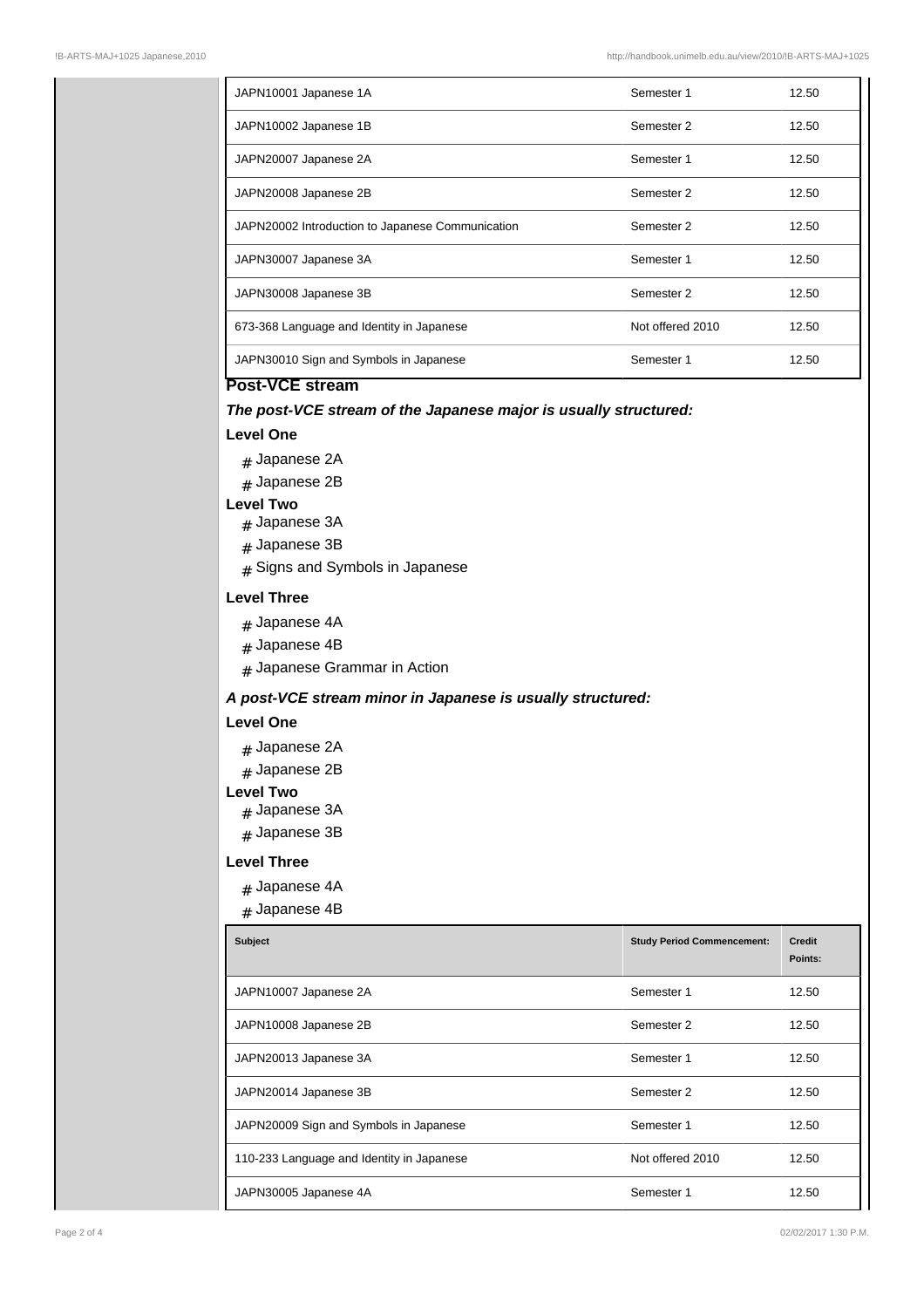| JAPN30006 Japanese 4B                                                                                        | Semester 2                        | 12.50                    |  |  |
|--------------------------------------------------------------------------------------------------------------|-----------------------------------|--------------------------|--|--|
| JAPN30013 Japanese Grammar in Action                                                                         | Semester 2                        | 12.50                    |  |  |
| <b>Advanced post-VCE stream</b><br>The advanced post-VCE stream of the Japanese major is usually structured: |                                   |                          |  |  |
| <b>Level One</b>                                                                                             |                                   |                          |  |  |
| $#$ Japanese 3A                                                                                              |                                   |                          |  |  |
| $#$ Japanese 3B<br><b>Level Two</b>                                                                          |                                   |                          |  |  |
| # Japanese 4A                                                                                                |                                   |                          |  |  |
| # Japanese 4B                                                                                                |                                   |                          |  |  |
| $#$ Japanese Grammar in Action                                                                               |                                   |                          |  |  |
| <b>Level Three</b>                                                                                           |                                   |                          |  |  |
| # Variations in Japanese Language                                                                            |                                   |                          |  |  |
| # Reading Japanese Literature                                                                                |                                   |                          |  |  |
| # Japanese through the Media                                                                                 |                                   |                          |  |  |
| A post-VCE stream minor in Japanese is usually structured:                                                   |                                   |                          |  |  |
| <b>Level One</b>                                                                                             |                                   |                          |  |  |
| # Japanese 3A                                                                                                |                                   |                          |  |  |
| # Japanese 3B                                                                                                |                                   |                          |  |  |
| <b>Level Two</b>                                                                                             |                                   |                          |  |  |
| $#$ Japanese 4A<br>$#$ Japanese 4B                                                                           |                                   |                          |  |  |
|                                                                                                              |                                   |                          |  |  |
| <b>Level Three</b>                                                                                           |                                   |                          |  |  |
| $#$ Variations in Japanese Language<br># Reading Japanese Literature                                         |                                   |                          |  |  |
|                                                                                                              |                                   |                          |  |  |
| <b>OR</b>                                                                                                    |                                   |                          |  |  |
| <b>Level One</b>                                                                                             |                                   |                          |  |  |
| # Japanese 3A                                                                                                |                                   |                          |  |  |
| $#$ Japanese 3B<br><b>Level Two</b>                                                                          |                                   |                          |  |  |
| # Japanese 4A                                                                                                |                                   |                          |  |  |
| # Japanese 4B                                                                                                |                                   |                          |  |  |
| # Japanese Grammar in Action                                                                                 |                                   |                          |  |  |
| <b>Level Three</b>                                                                                           |                                   |                          |  |  |
| # Variations in Japanese Language or Reading Japanese Literature                                             |                                   |                          |  |  |
| <b>Subject</b>                                                                                               | <b>Study Period Commencement:</b> | <b>Credit</b><br>Points: |  |  |
| JAPN10003 Japanese 3A                                                                                        | Semester 1                        | 12.50                    |  |  |
| JAPN10004 Japanese 3B                                                                                        | Semester 2                        | 12.50                    |  |  |
| JAPN20003 Japanese 4A                                                                                        | Semester 1                        | 12.50                    |  |  |
| JAPN20004 Japanese 4B                                                                                        | Semester 2                        | 12.50                    |  |  |
| JAPN30004 Japanese through the Media                                                                         | Semester 1                        | 12.50                    |  |  |
| JAPN30012 Variation in Japanese Language                                                                     | Semester 1                        | 12.50                    |  |  |
| JAPN30013 Japanese Grammar in Action                                                                         | Semester 2                        | 12.50                    |  |  |
|                                                                                                              |                                   |                          |  |  |